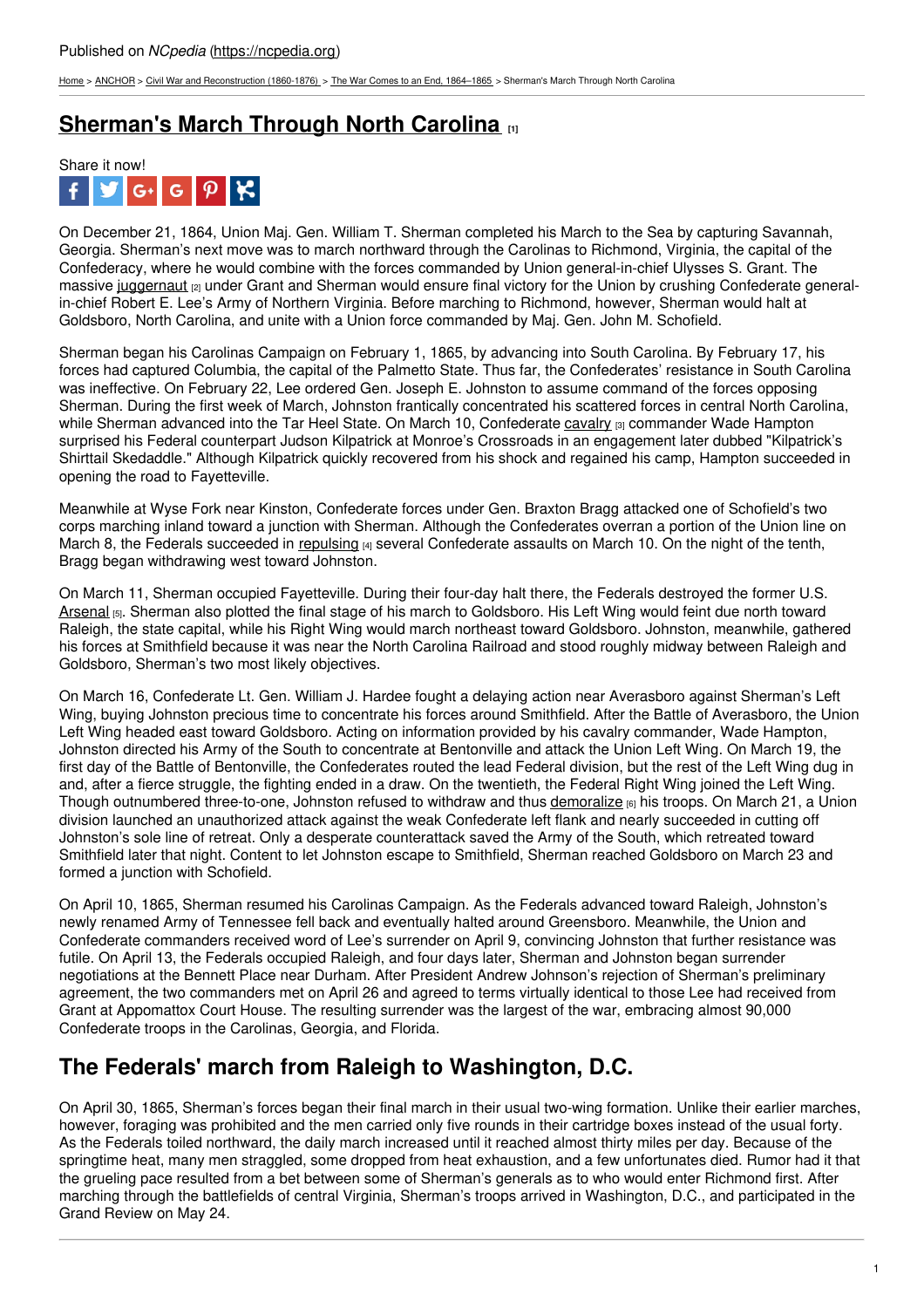## **Source Citation:**

Gerrard, Phillip. "Sherman's Final March." *Our State Magazine*. Feb 06, 2015. Accessed May 3, 2022. <https://www.ourstate.com/shermans-march/> [7].

**User Tags: [battles](https://ncpedia.org/category/user-tags/battles)** [8] [Civil](https://ncpedia.org/category/user-tags/civil-war) War [9] [history](https://ncpedia.org/category/user-tags/history) [10] [home](https://ncpedia.org/category/user-tags/home-front) front [11] Joseph [Johnston](https://ncpedia.org/category/user-tags/joseph-johnston) [12] [military](https://ncpedia.org/category/user-tags/military) [13] North [Carolina](https://ncpedia.org/category/user-tags/north-carolina-5) [14] North [Carolina](https://ncpedia.org/category/user-tags/north-carolina-6) History [15] [Page](https://ncpedia.org/category/user-tags/page) [16] [Sherman's](https://ncpedia.org/category/user-tags/shermans-march) March [17] [Students](https://ncpedia.org/category/user-tags/students) [18] [Teachers](https://ncpedia.org/category/user-tags/teachers) [19] **William [Sherman](https://ncpedia.org/category/user-tags/william-sherman)** [20] All Rights [Reserved](https://ncpedia.org/category/user-tags/all-rights) [21] **From:** LEARN NC North Carolina History: A Digital [Textbook](https://ncpedia.org/category/entry-source/learn-nc)[22] **Copyright Date:** 2009 **People:**



General William Tecumseh Sherman

**Primary Sources:**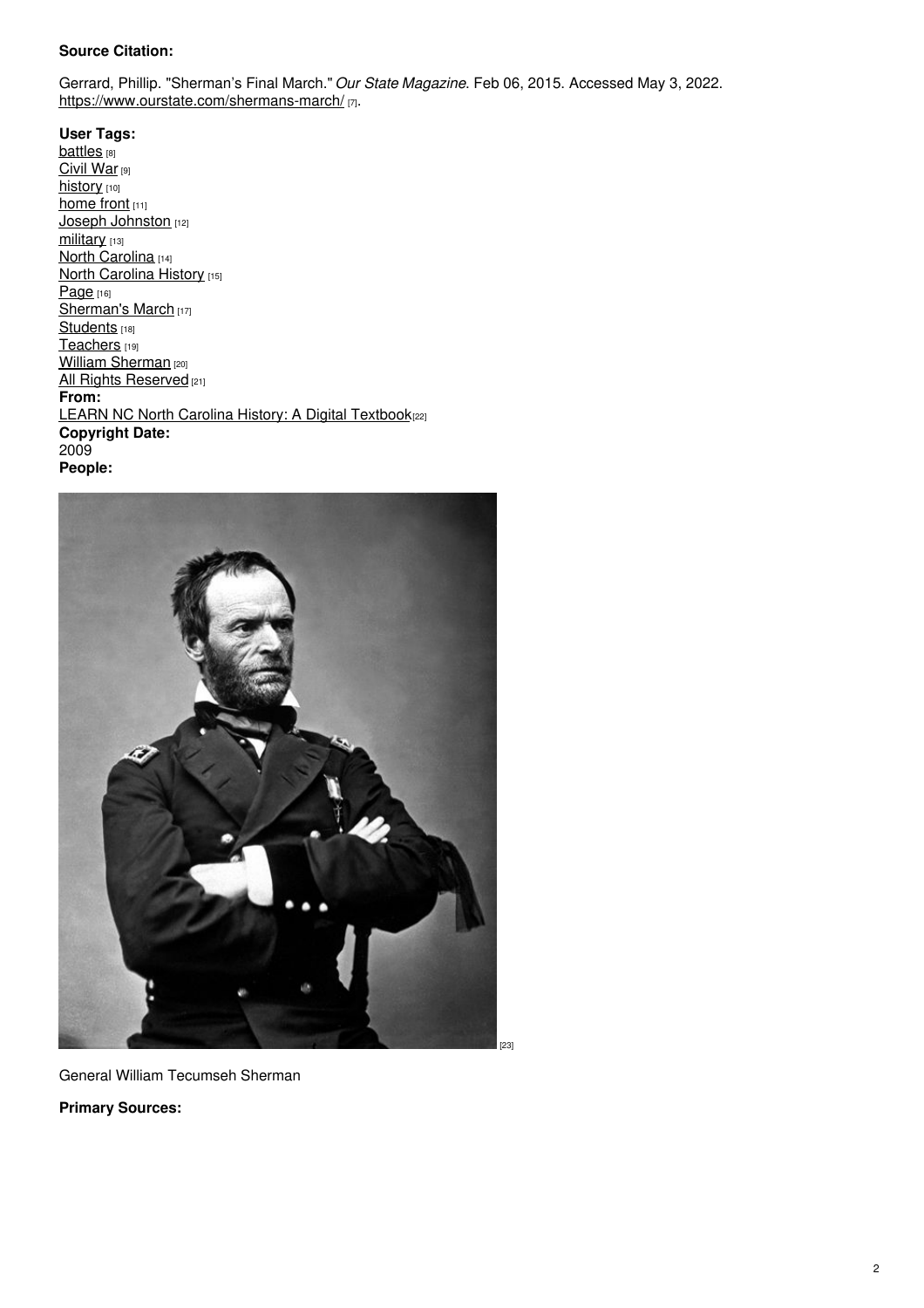

[24]

Photograph of Atlanta in ruins, circa 1864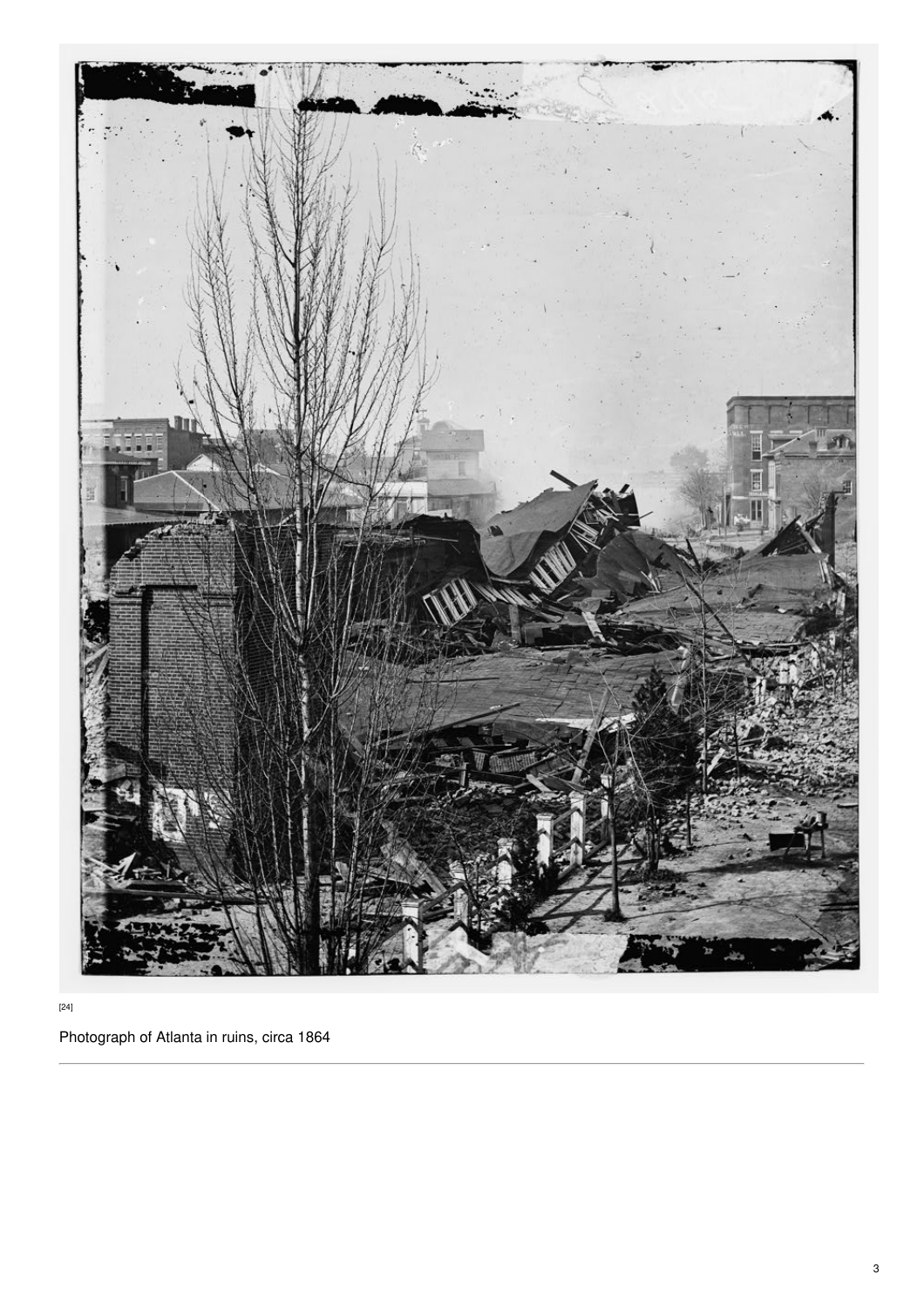

Photograph of Sherman's men tearing up railroads to prevent the Confederacy from resupplying its troops.

3 January 2018

**Source URL:** https://ncpedia.org/anchor/shermans-march-through-north

## **Links**

- [1] https://ncpedia.org/anchor/shermans-march-through-north
- [2] https://ncpedia.org/glossary/juggernaut
- [3] https://ncpedia.org/glossary/cavalry
- [4] https://ncpedia.org/glossary/repulse
- [5] https://ncpedia.org/glossary/arsenal
- [6] https://ncpedia.org/glossary/demoralize
- [7] https://www.ourstate.com/shermans-march/
- [8] https://ncpedia.org/category/user-tags/battles
- [9] https://ncpedia.org/category/user-tags/civil-war
- [10] https://ncpedia.org/category/user-tags/history
- [11] https://ncpedia.org/category/user-tags/home-front
- [12] https://ncpedia.org/category/user-tags/joseph-johnston
- [13] https://ncpedia.org/category/user-tags/military
- [14] https://ncpedia.org/category/user-tags/north-carolina-5
- [15] https://ncpedia.org/category/user-tags/north-carolina-6
- [16] https://ncpedia.org/category/user-tags/page
- [17] https://ncpedia.org/category/user-tags/shermans-march
- [18] https://ncpedia.org/category/user-tags/students
- [19] https://ncpedia.org/category/user-tags/teachers
- [20] https://ncpedia.org/category/user-tags/william-sherman
- [21] https://ncpedia.org/category/user-tags/all-rights
- [22] https://ncpedia.org/category/entry-source/learn-nc [23] https://ncpedia.org/media/william-tecumseh-sherman

4